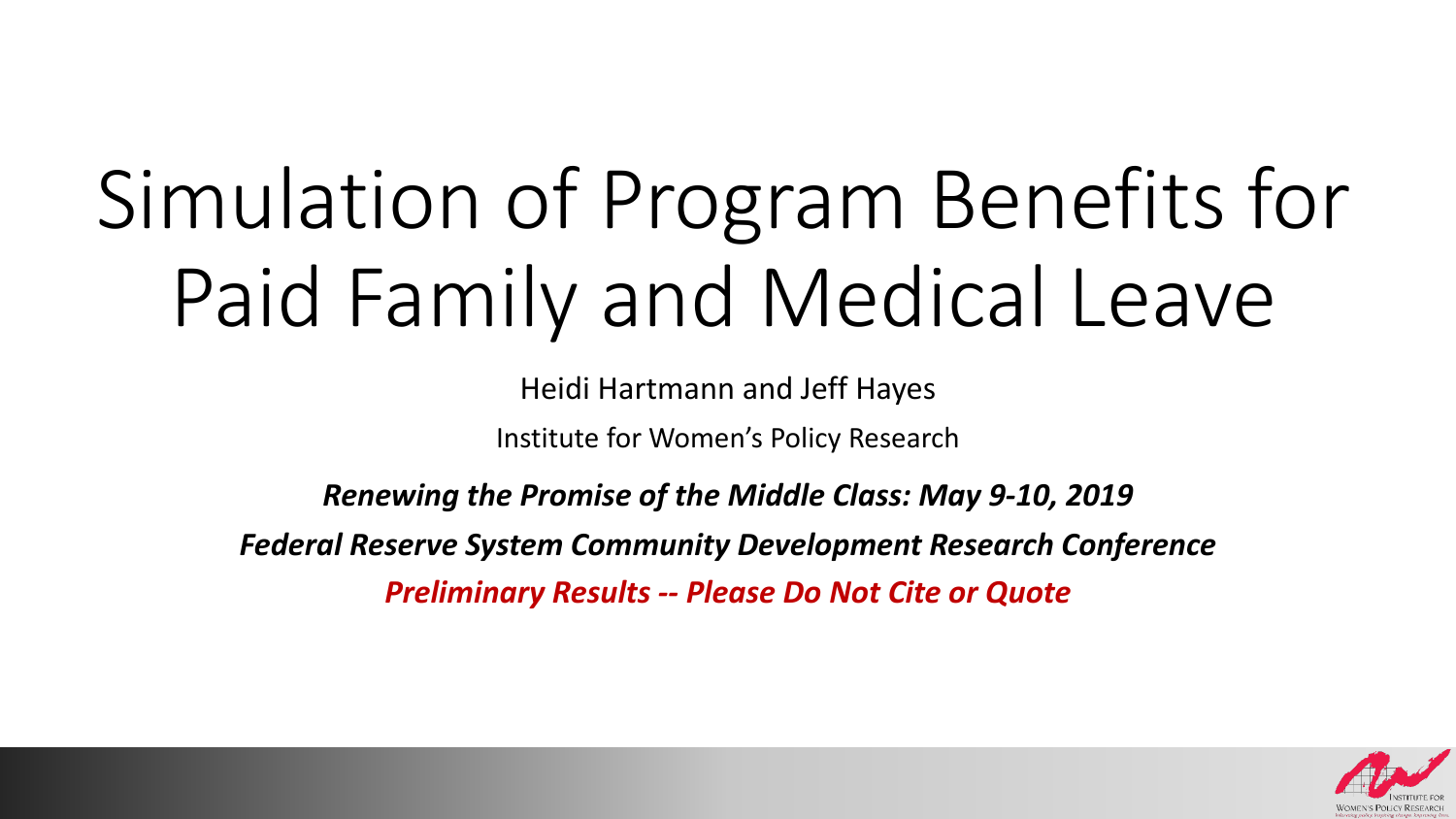# Table 1. Design Features of Four Potential National Leave Policies

### • **The Family Act** (Proposed)

- 67% of usual weekly wages up to \$1,000
- Eligibility requirements based on Social Security disability Insurance and recent employment (modeled as two Social Security credits in the previous year, about \$2,500)
- Up to 12 weeks for all family or medical leave reasons

## • **California** (2004)

- 55% of weekly wages up to \$1,129
- Earning \$300 in previous year
- Up to 52 weeks for medical leaves and 6 weeks for family care leaves

## • **New Jersey** (2008)

- 67% of weekly wages up to \$615
- Earning \$8,500 in previous year or worked at least 20 weeks
- Up to 26 weeks for medical leaves and 6 weeks for family care leaves

## • **Rhode Island** (2013)

- 60% of weekly wages up to \$817
- Earning \$11,520 in previous year
- Up to 30 weeks for medical leaves and 4 weeks for family care leaves, job protected family leaves

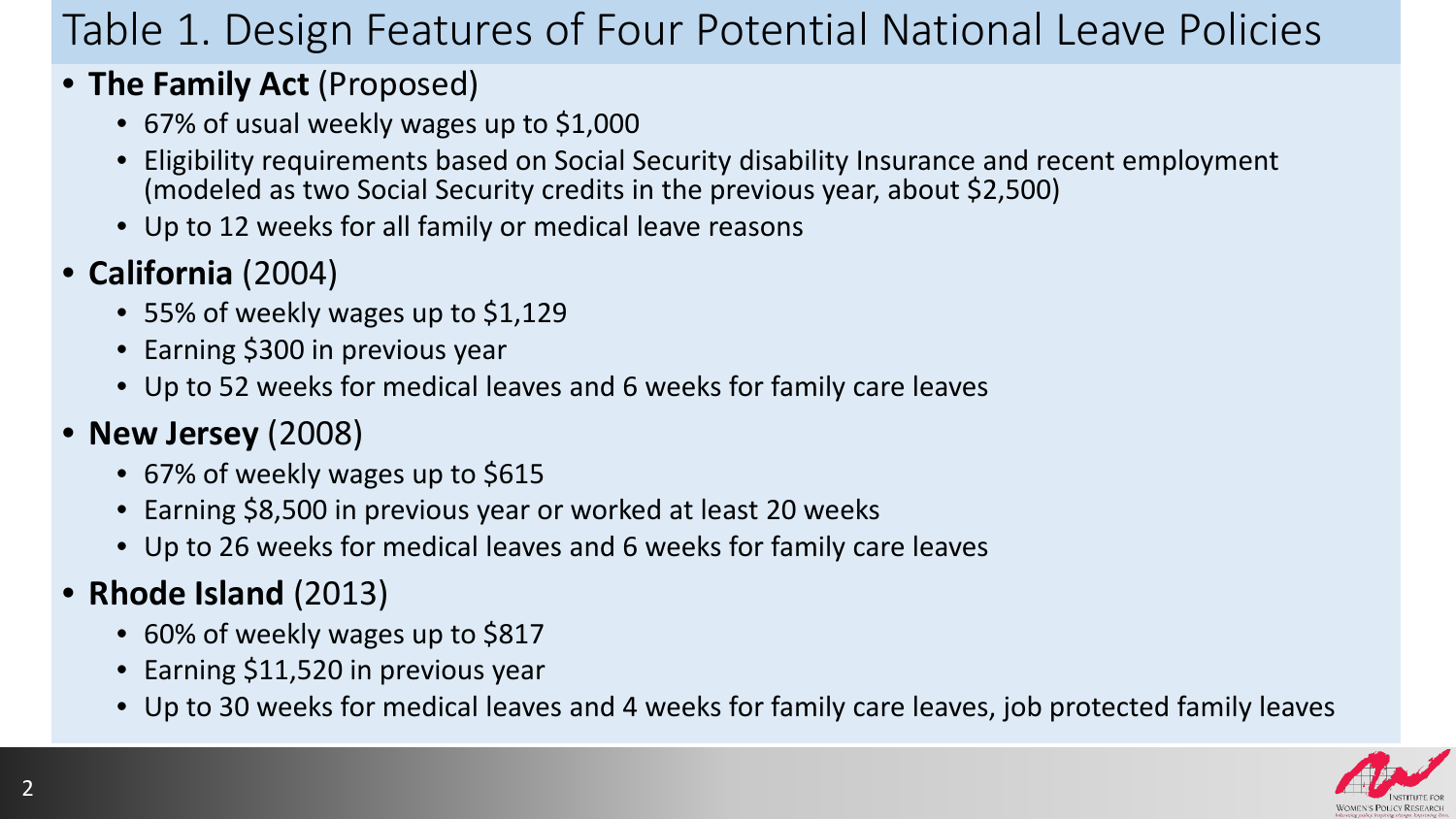# Figure 1. IWPR-ACM Simulation Model

- Uses 2012 FMLA Employees survey for behavioral models
- Predicts leave taking and other data on to 2012-2016 ACS labor force
- Loops for 6 reasons (own health, maternity, **new child**, child care, spouse care and parental care)
- Divides the value of leave time at the worker's wage level into employer-provided wages, program benefits, and uncompensated time
- Workers expected to take highest benefits offered by program or employer



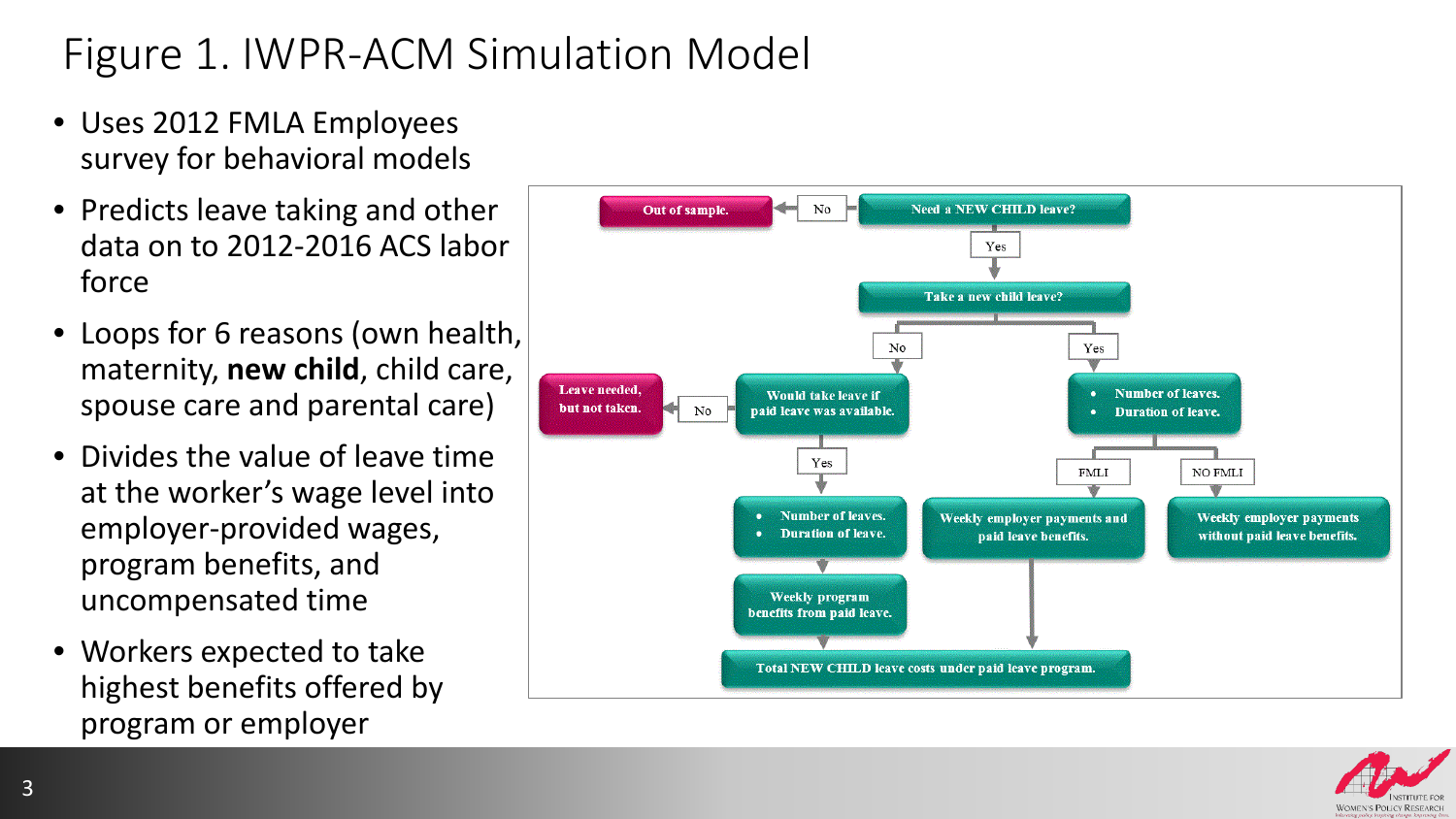## Figure 2. Access to Paid Leave is Unevenly Distributed Across Working People



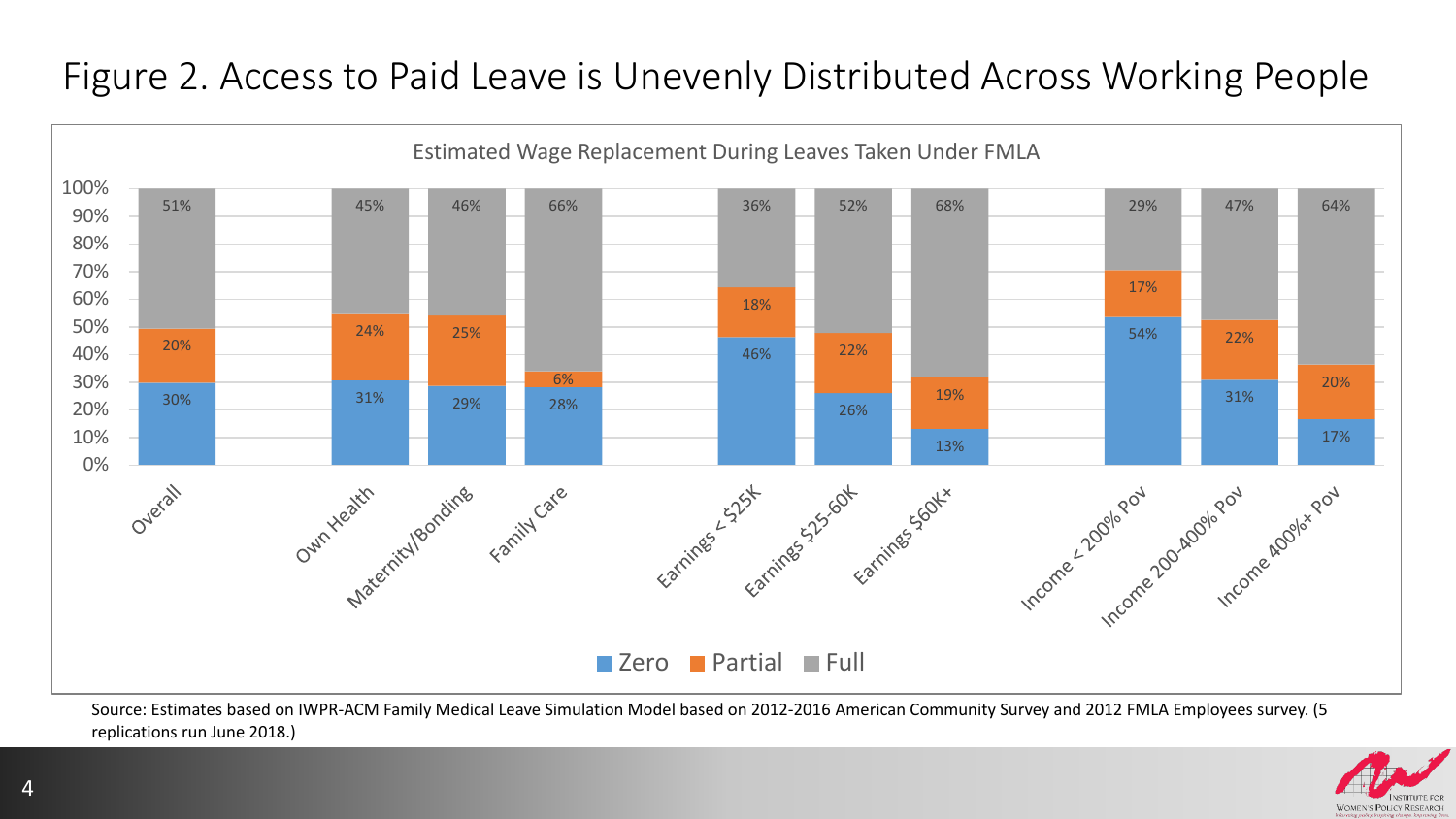#### Table 2. Estimates of Cost for Family and Medical Leave Insurance for Four Program Designs

|                                                           | <b>FAMILY</b> | <b>California</b> | <b>New Jersey</b> | <b>Rhode Island</b> |  |  |  |  |
|-----------------------------------------------------------|---------------|-------------------|-------------------|---------------------|--|--|--|--|
| <b>Number of Leaves Taken and Receiving FMLI Benefits</b> |               |                   |                   |                     |  |  |  |  |
| <b>Own Serious Health Condition</b>                       | 6,120,192     | 6,635,119         | 5,482,112         | 5,948,167           |  |  |  |  |
| Maternity/Parental                                        | 2,971,824     | 2,999,079         | 2,660,686         | 2,679,533           |  |  |  |  |
| <b>Family Care</b>                                        | 802,550       | 879,150           | 658,288           | 864,480             |  |  |  |  |
| Total                                                     | 9,894,566     | 10,513,348        | 8,801,086         | 9,492,180           |  |  |  |  |
| <b>Weeks Receiving Program Benefits</b>                   |               |                   |                   |                     |  |  |  |  |
| <b>Own Serious Health Condition</b>                       | 6.8           | 9.1               | 8.4               | 8.3                 |  |  |  |  |
| Maternity/Parental                                        | 7.6           | 7.0               | 6.1               | 5.4                 |  |  |  |  |
| <b>Family Care</b>                                        | 3.8           | 3.1               | 3.1               | 2.4                 |  |  |  |  |
| Overall                                                   | 6.8           | 8.0               | 7.3               | 6.9                 |  |  |  |  |
| <b>Average Weekly Benefit</b>                             | \$510         | \$432             | \$449             | \$494               |  |  |  |  |
| Total Benefit Cost (\$millions)                           | \$31,808.9    | \$33,648.9        | \$26,917.0        | \$30,710.0          |  |  |  |  |
| <b>Cost as a Percent of QCEW Total Earnings</b>           | 0.42%         | 0.44%             | 0.35%             | 0.40%               |  |  |  |  |

Source: Estimates based on IWPR-ACM Family and Medical Leave Simulation model based on 2012-2016 American Community Survey and 2012 FMLA Employees survey. (5 replications)

Note: Quarterly Census of Employment and Wages (QCEW) total wages based on BLS databases for Private, State, and Local government workers.

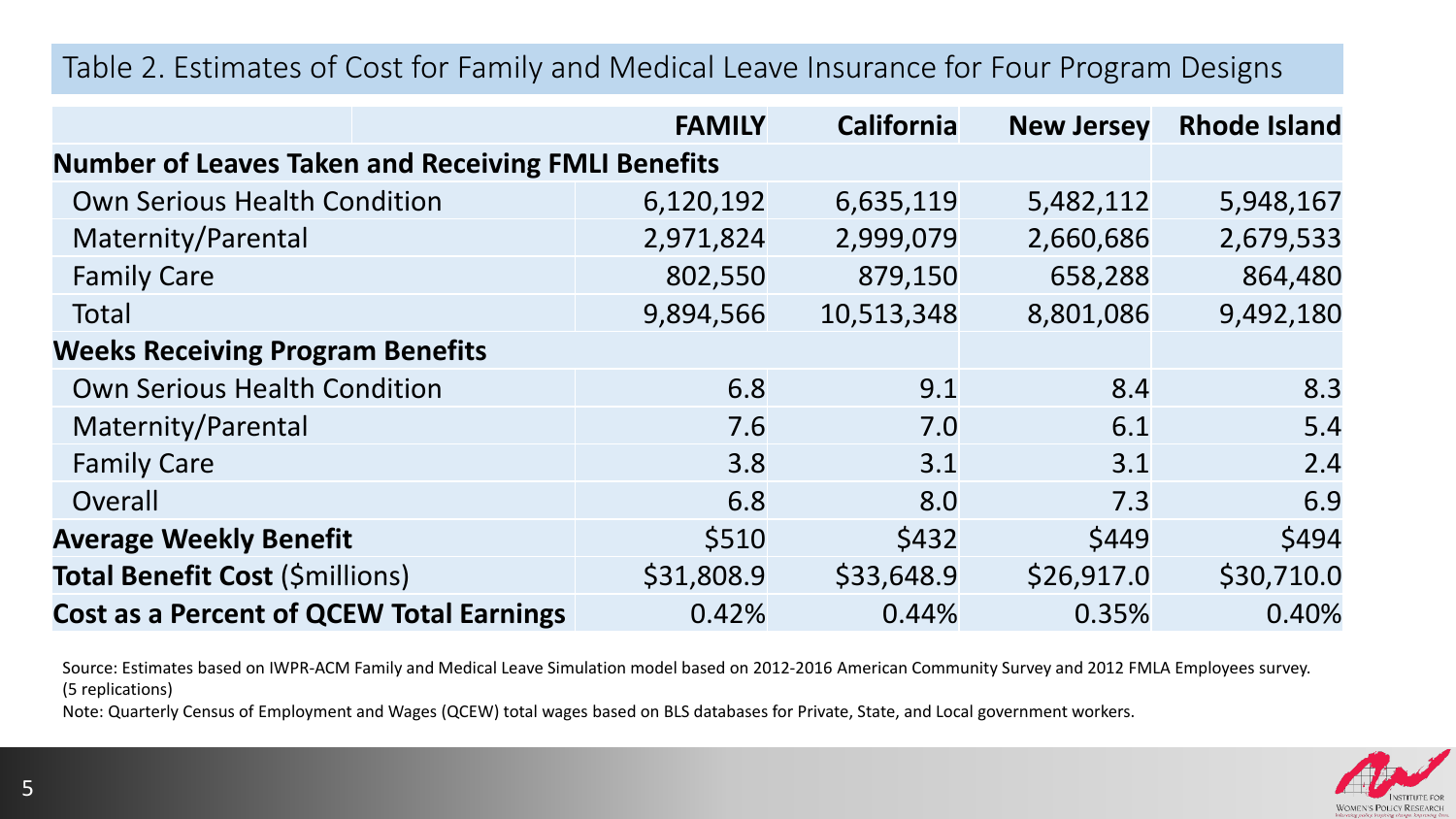## Table 3. Providing Paid Leave Increases Share of Workers Taking Leave Each Year by 7-11 percent, Overall

|                           | <b>FMLA</b> | <b>FAMILY</b> | <b>CA</b> | <b>NJ</b> | R <sub>l</sub> |
|---------------------------|-------------|---------------|-----------|-----------|----------------|
| Own Heath                 | 8.9%        | 9.7%          | 9.9%      | 9.5%      | 9.6%           |
| Maternity/Parental        | 2.8%        | 3.0%          | 3.0%      | 3.0%      | 3.0%           |
| <b>Family Care</b>        | 3.7%        | 4.1%          | 4.1%      | 4.0%      | 4.1%           |
| Overall                   | 13.4%       | 14.6%         | 14.9%     | 14.3%     | 14.5%          |
| <b>Increase Over FMLA</b> |             | 9.1%          | 11.2%     | 7.1%      | 8.5%           |

Source: Estimates based on IWPR-ACM Family Medical Leave Simulation Model based on 2012-2016 American Community Survey and 2012 FMLA Employees survey. (5 replications)

NOTE: Within columns, the rows do not sum to the Overall because workers can take leave for more than one reason in a year.

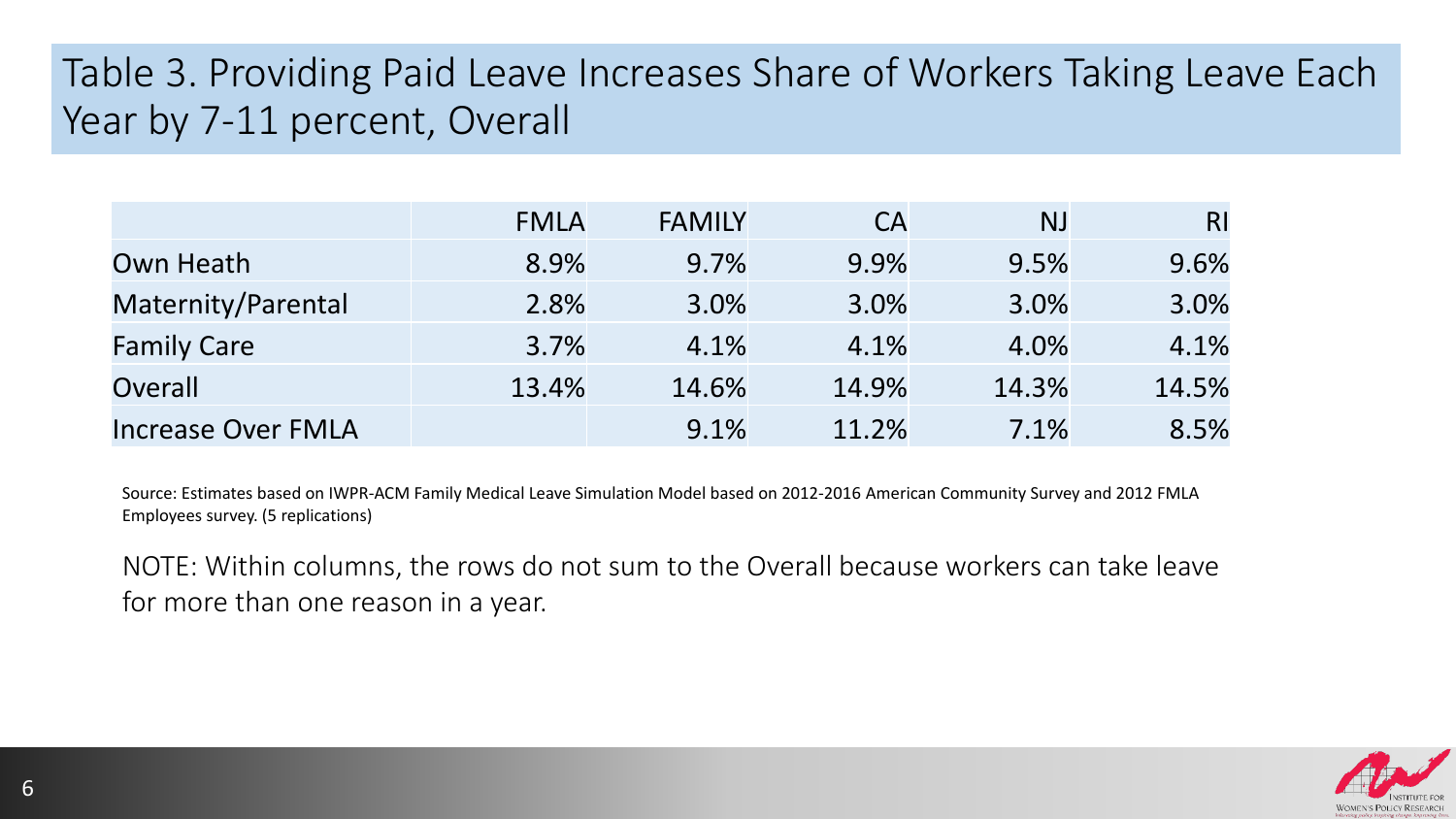## Figure 3. FMLI Programs Would Increase Access to Paid Leave – Especially for Lower Wage Workers



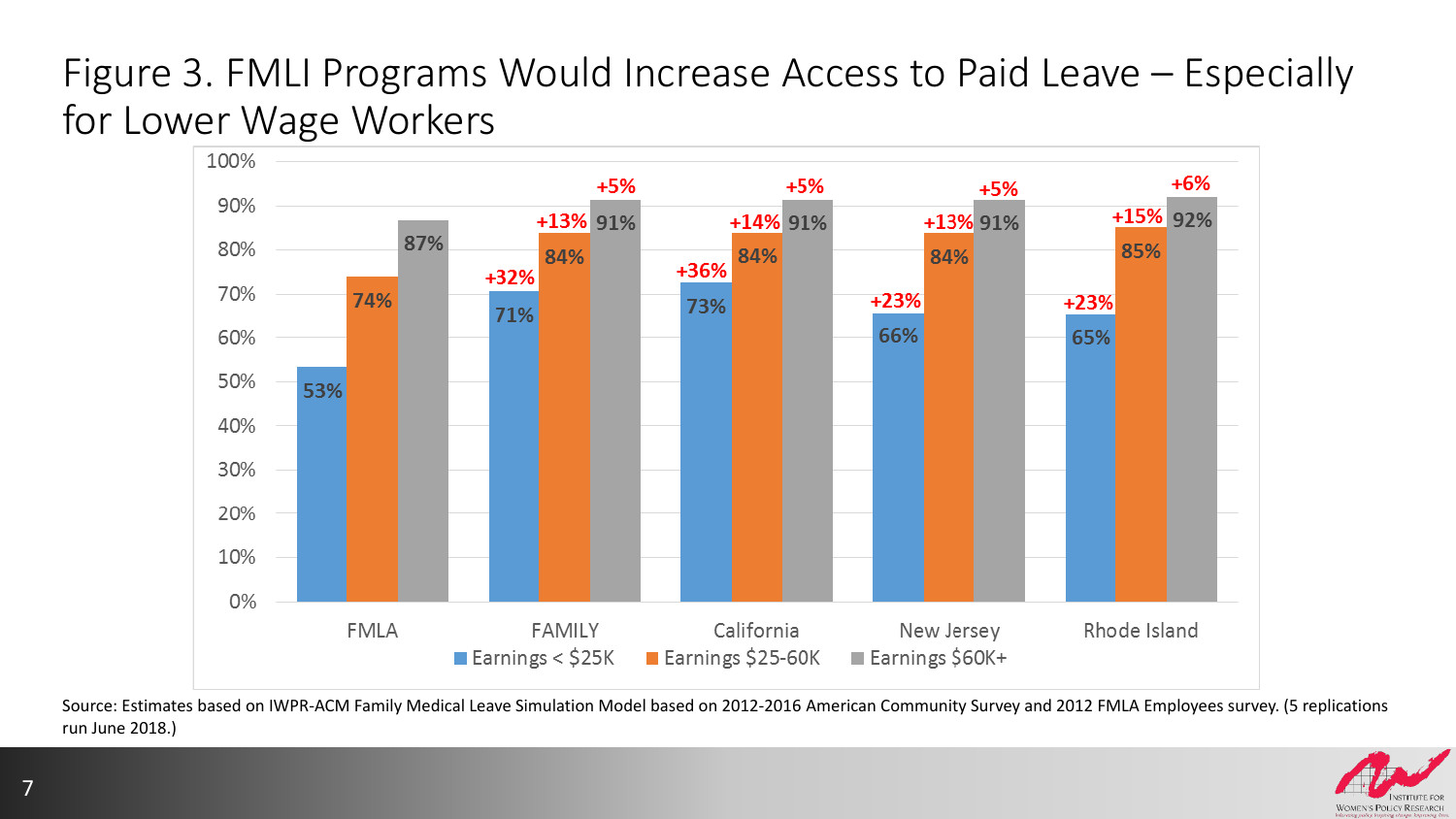## Figure 4. FMLI Programs Would Increase Access to Paid Leave – Especially for Lower Income Families



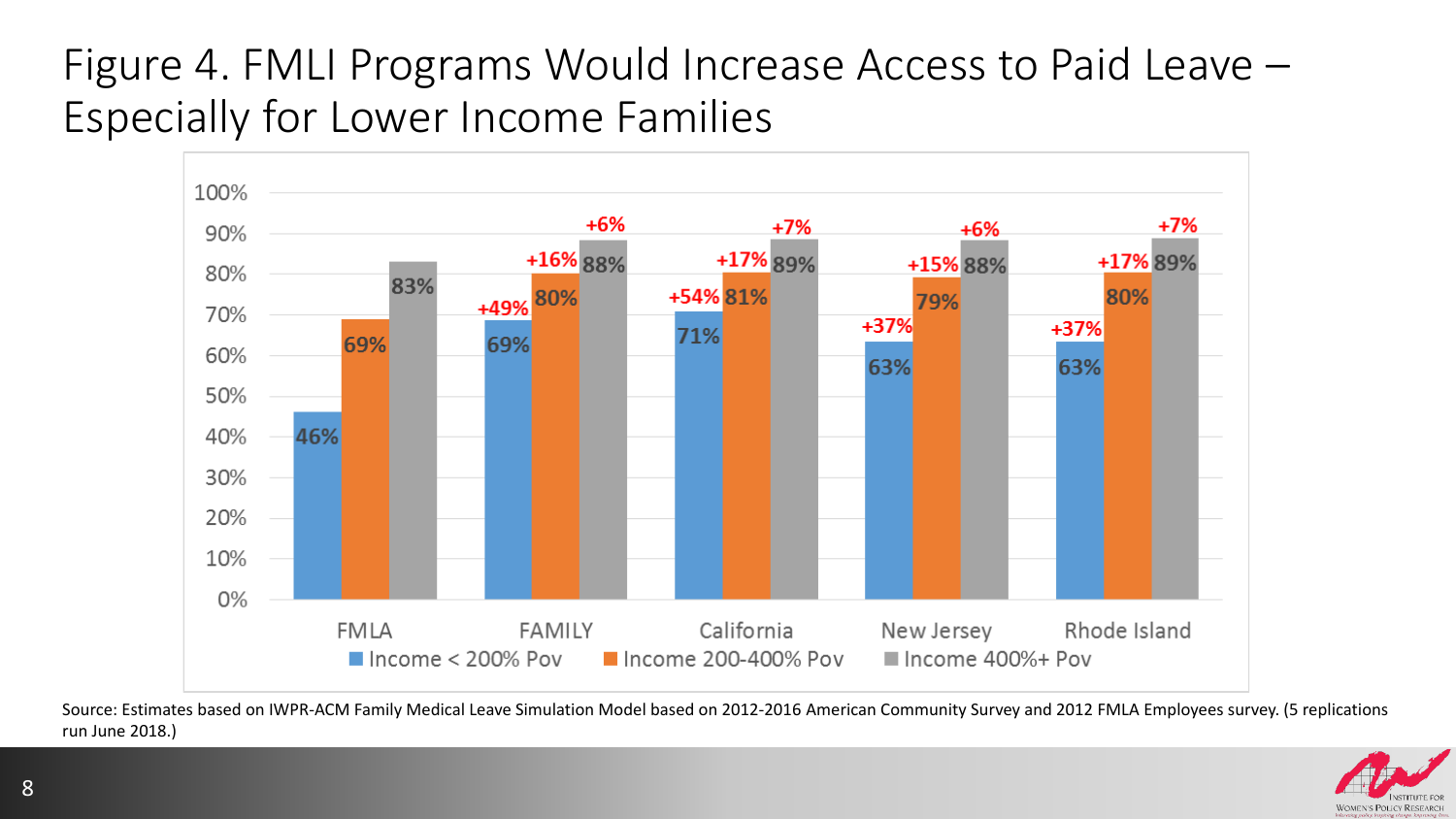## Figure 5. FMLI Benefits are Substantial and Reflect both Differences in Wage Replacement Formulas and Maximum Weeks Available



Program Benefits for Leaves Filing Eligible Claims (Excluding Zero) by Family or Medical Need

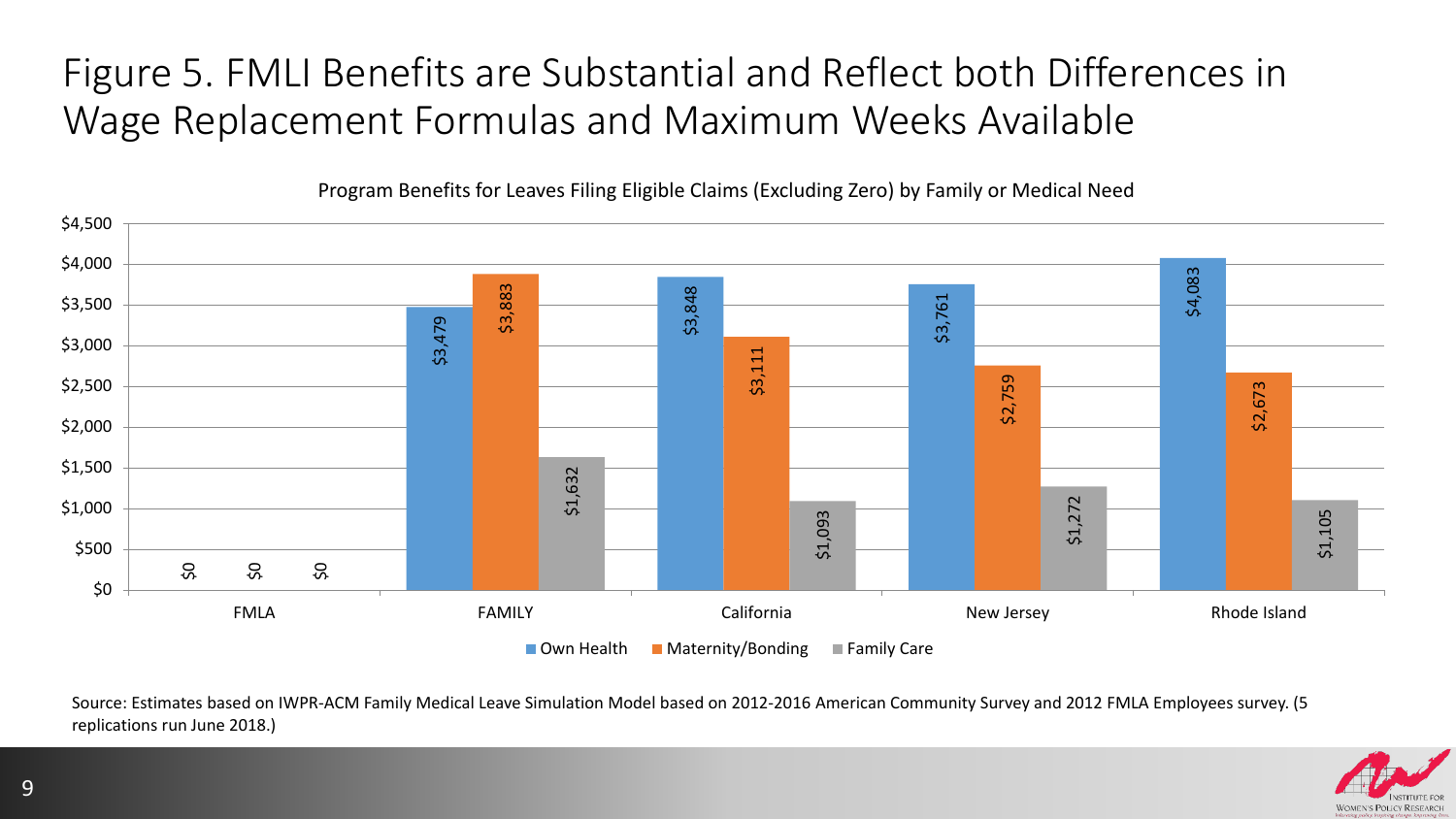## Figure 6. Estimated Program Benefits Are Proportional to Wages, but Program Designs Matter

Program Benefits for Leaves Filing Eligible Claims (Excluding Zero) by Earnings Level



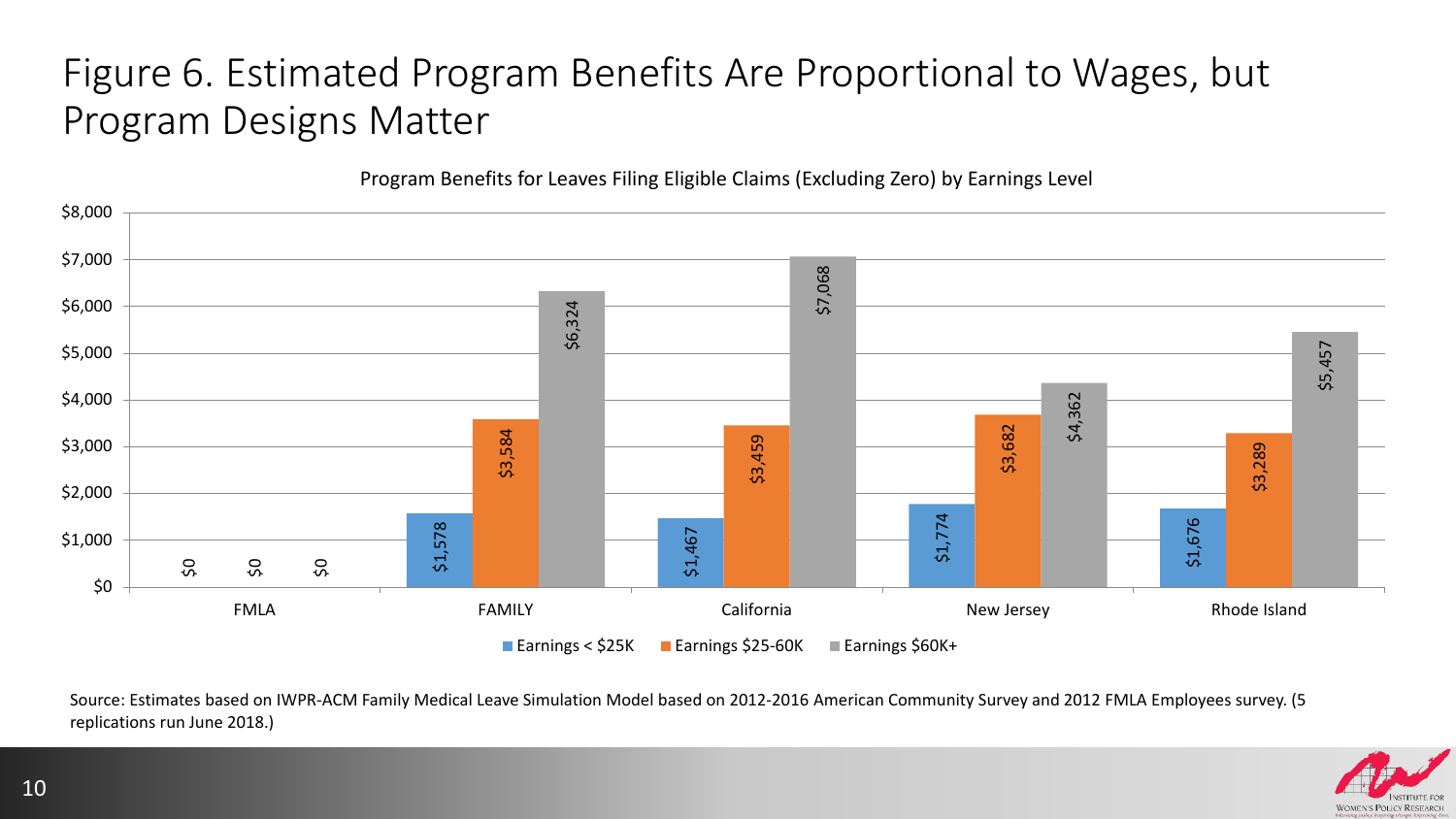Figure 7. Proposed Partial Wage Replacement Formulas Do Not Provide Adequate Benefits to Lift Many Low-Wage Workers Above Poverty



Share of Weekly Program Benefits Exceeding Poverty Threshold by Earnings Level

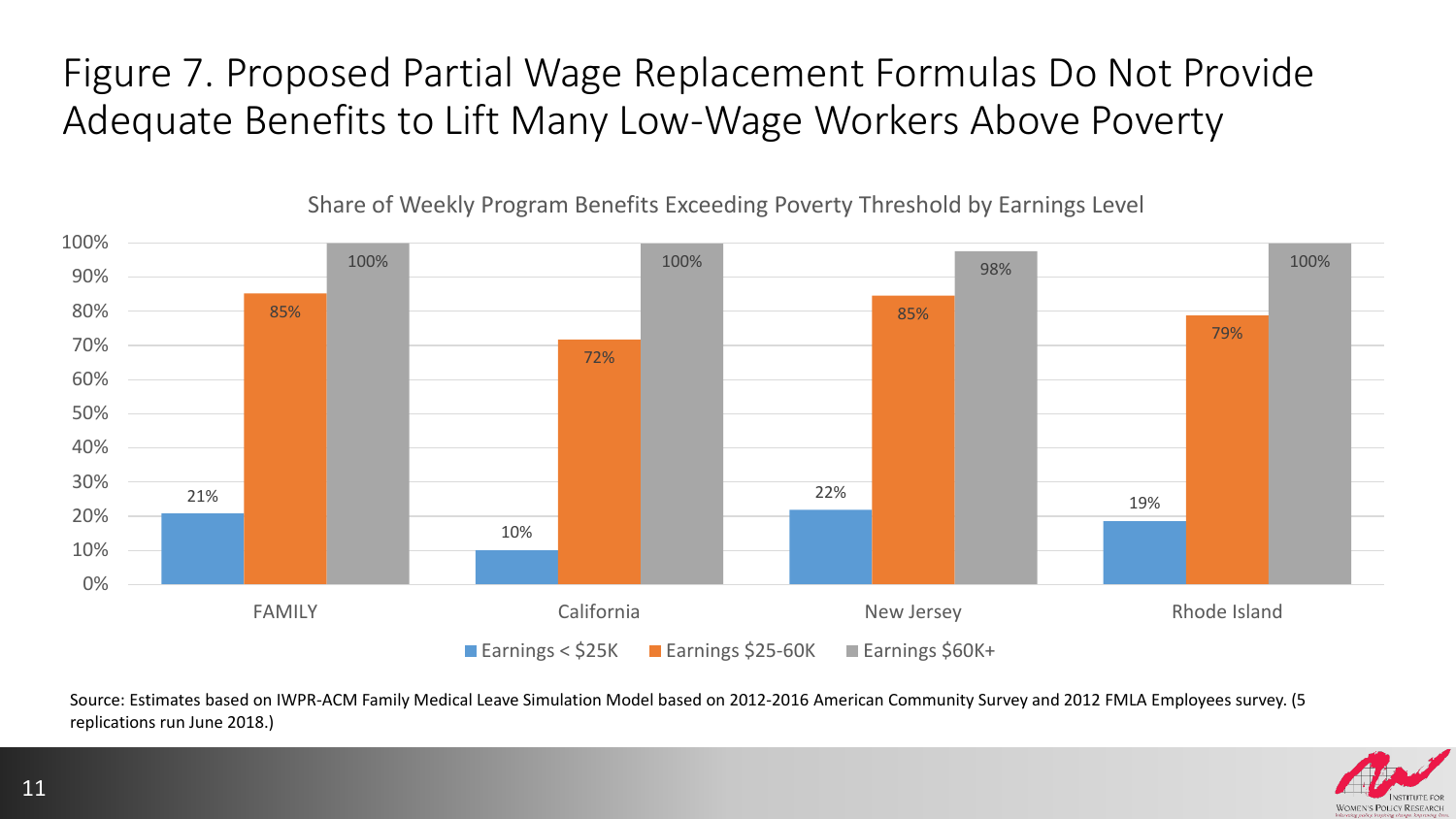## Figure 8. Proposed Partial Wage Replacement Formulas Do Not Provide Adequate Benefits to Lift Many Workers in Low-Income Families Above Poverty



Share of Leaves Receiving Benefits Where Benefit Amount Exceeds Poverty Level

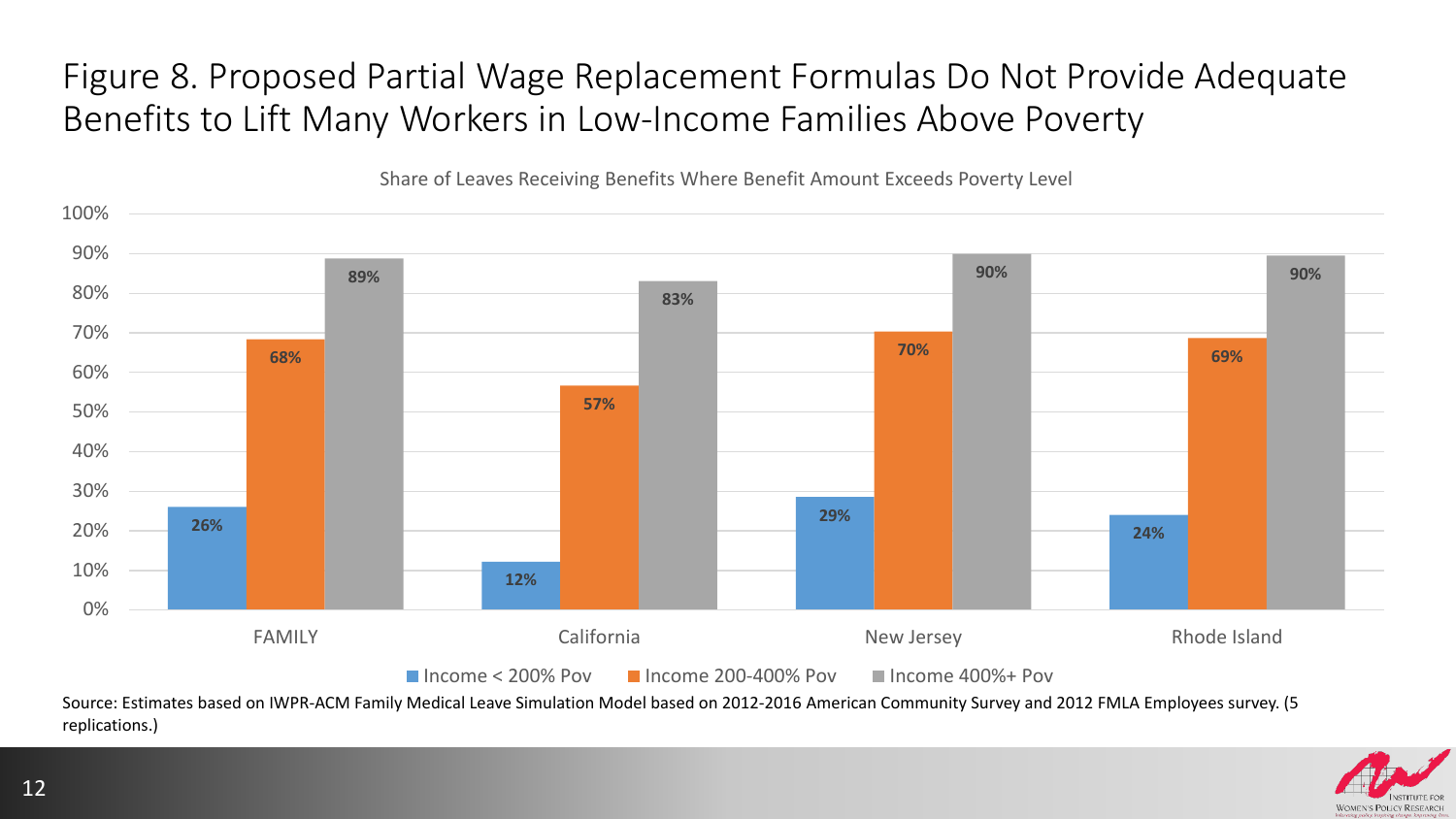Figure 9. When Program Benefits and Employer-Provided Wages Are Taken Together, Weekly Incomes during Leave Exceed the Poverty Line by at Least One-Third for Low-Wage Workers



Source: Estimates based on IWPR-ACM Family Medical Leave Simulation Model based on 2012-2016 American Community Survey and 2012 FMLA Employees survey. (5 replications.)

Note: Leaves that are uncompensated are excluded.